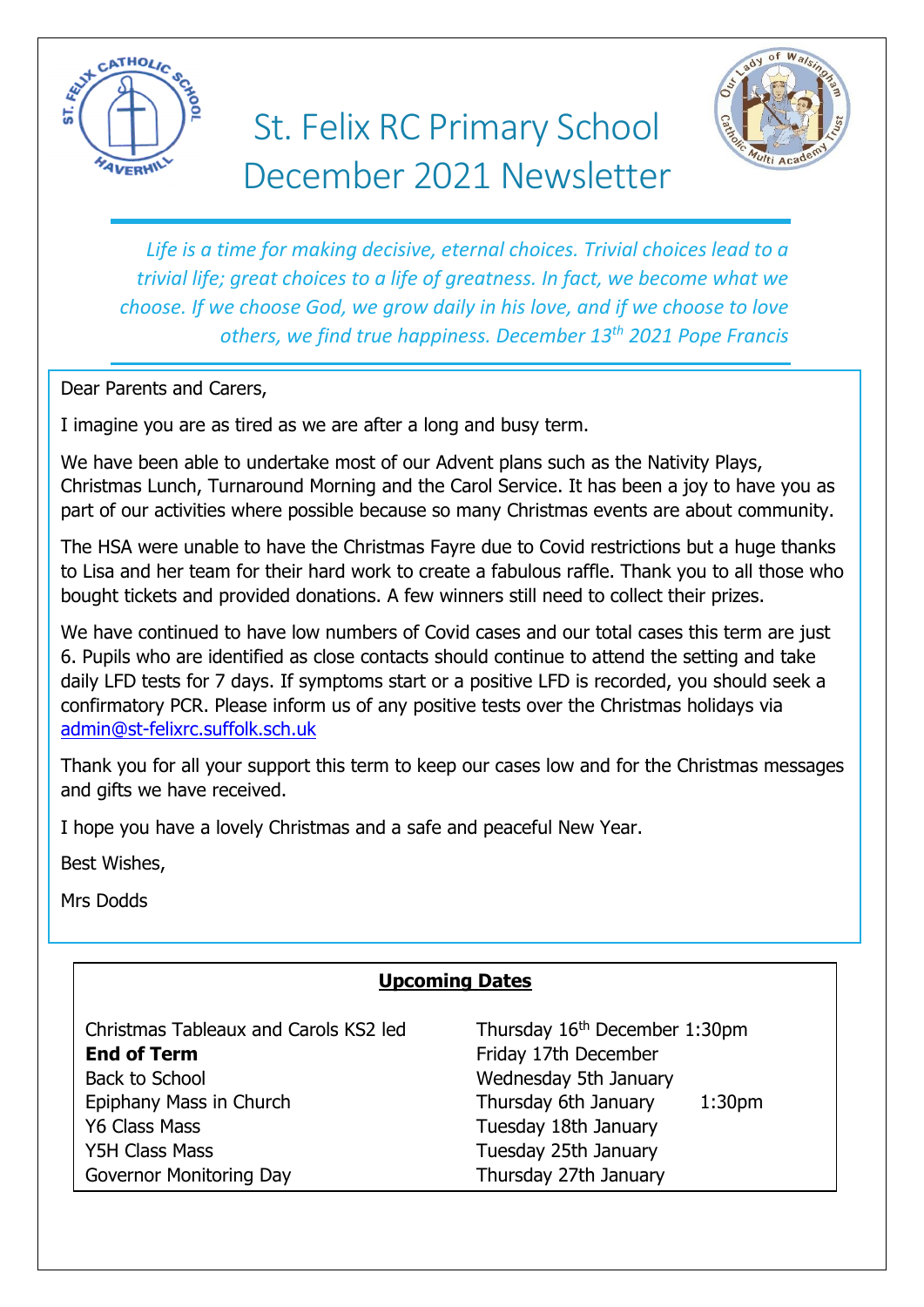

#### **Staffing**

From January Miss Murray will be our Assistant Head. Miss Grant will be joining us in Donaldson until Easter and Mrs Dodds will be teaching in Inkpen for two days week.

Mr Thirkell will join us after Easter as the new KS1 Lead.

We wish Mrs Shirm and Mrs Garwood all the best for the next stage in their lives and many thanks for all their hard work and commitment to St Felix in recent years.

#### **SNOW**

We plan to remain open in all but the most exceptional circumstances. However, if it is necessary to close or partially close the school the following process will be followed.

A decision is made by Mrs Dodds who contacts Suffolk County Council who share the information with school closures website

[\(http://schoolclosures.suffolk.gov.uk\)](http://schoolclosures.suffolk.gov.uk/).

This information is used by local radio stations.

We will also send a parentmail to all parents if the school is closed for severe weather. Please ensure your details are up to date



#### **Driving**

Please drive with care if you have permission to use the staff car park. We have had a number of reports of people driving without sufficient restraint.

### **ST FELIX CHURCH CHRISTMAS MASSES**:

Christmas Eve, Friday 24th December 2021:

5.00 p.m. – CHILDREN'S MASS FOR CHRISTMAS

10.00 p.m. – NATIVITY of the LORD, MASS DURING THE NIGHT

Christmas Day, Saturday 25th December 2021:

10.00 a.m. – NATIVITY of the LORD, MASS DURING THE DAY

Sunday 26th December 2021:

10.00 a.m. – MASS for the FEAST of the HOLY FAMILY

#### **Covid Restrictions**

As a level 1 school, Suffolk County Council Public Health is advising;

• Staff in education settings to wear face coverings in communal areas outside of the classroom

• Specialist, primary, secondary, further and higher education settings to restrict entry to their site to essential visitors and risk assessed on-site events.

• Any visitors to wear a face covering while on-site, this includes adults collecting children in the playground.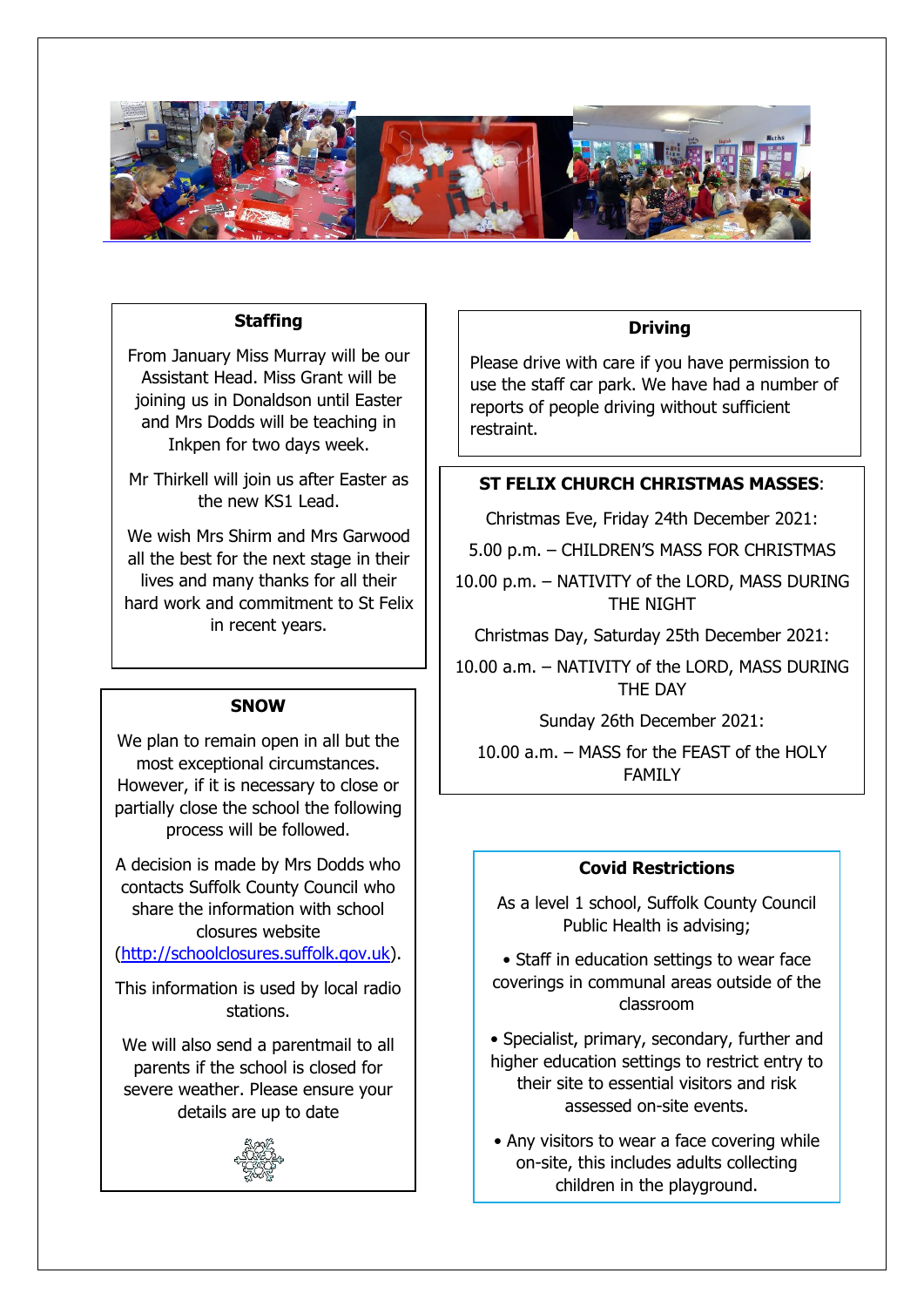## St Felix Dates for 2021-22

Y5 Swimming Starts Tuesday 7<sup>th</sup> September New Term Mass in Church Tuesday 7<sup>th</sup> September 1:30pm KS2 Information Evening / Kingswood Info Monday 13<sup>th</sup> September from 5:30pm Kingswood – Y5 Residential Wed 22<sup>nd</sup> – 24<sup>th</sup> September Harvest Mass in Church (Parents Welcome) Friday 1st October 1:30pm Autumn Parent Consultations *Half Term* HSA Disco Thursday 4<sup>th</sup> November EYFS Open Morning – New Parents Tuesday 9th November 9:30-10:30am Remembrance Service in school Thursday 11<sup>th</sup> November EYFS/KS1 Class Liturgies Tuesday 16th November KS2 Mass in School **Friday 19th November** Advent Wreath Service in School Monday 29th November 9.15am Nativity Performances 6 Reconciliation Service Thursday 9<sup>th</sup> December 2pm Christmas Tableaux and Carols KS2 led Thursday 16<sup>th</sup> December 1:30pm **End of Term** Friday 17th December **Back to School** Wednesday 5th January Epiphany Mass in Church Y6 Class Mass Tuesday 18<sup>th</sup> January Y5H Class Mass Tuesday 25<sup>th</sup> January Governor Monitoring Day  $\qquad \qquad$  Thursday 27<sup>th</sup> January Y5M Class Mass Tuesday 1<sup>st</sup> February EYFS/KS1 Liturgies Tuesday 8<sup>th</sup> February Y4 Class Mass **Tuesday 15<sup>th</sup> February** *Half Term* Y3/4 Class Mass **Mass** Tuesday 1<sup>st</sup> March Ash Wednesday Distribution of Ashes World Book Day **Thursday 3<sup>rd</sup> March** Spring Parent Consultations LKS2 Easter Play Monday 28<sup>th</sup> and Tuesday 29<sup>st</sup> March **End of Term** Friday 8th April **Start of Term** Spring Bank Holiday Monday 2<sup>nd</sup> May KS2 SATS Week *Half term 27th May – 3 rd June* Pentecost Celebrations **Monday 6th June** Year 1 Phonics Check Year 4 Multiplication Check Y6 Kingswood Residential Governor Monitoring Day Thursday 14<sup>th</sup> June Reports out to parents  $\qquad \qquad$  Friday 15<sup>th</sup> July **End of Term** Wednesday 20<sup>th</sup> July

**Back to School Back to School Thursday 2<sup>nd</sup> September** Meet the Teacher Open Morning Thursday 9<sup>th</sup> September 9:15-9:45am Y1-Y6  $18<sup>th</sup>$  - 21st October *- 29 th October*  $6<sup>th</sup>$  and 7<sup>th</sup> December Thursday  $6<sup>th</sup>$  January 1:30pm *- 25th February* Wednesday 2<sup>nd</sup> March Monday 7<sup>th</sup> March - Thursday 10<sup>th</sup> March Tuesday 26<sup>th</sup> April <sup>th</sup> – Thursday 12<sup>th</sup> May <sup>th</sup> – 24<sup>th</sup> June <sup>th</sup> – 24<sup>th</sup> June <sup>th</sup>-10<sup>th</sup> June